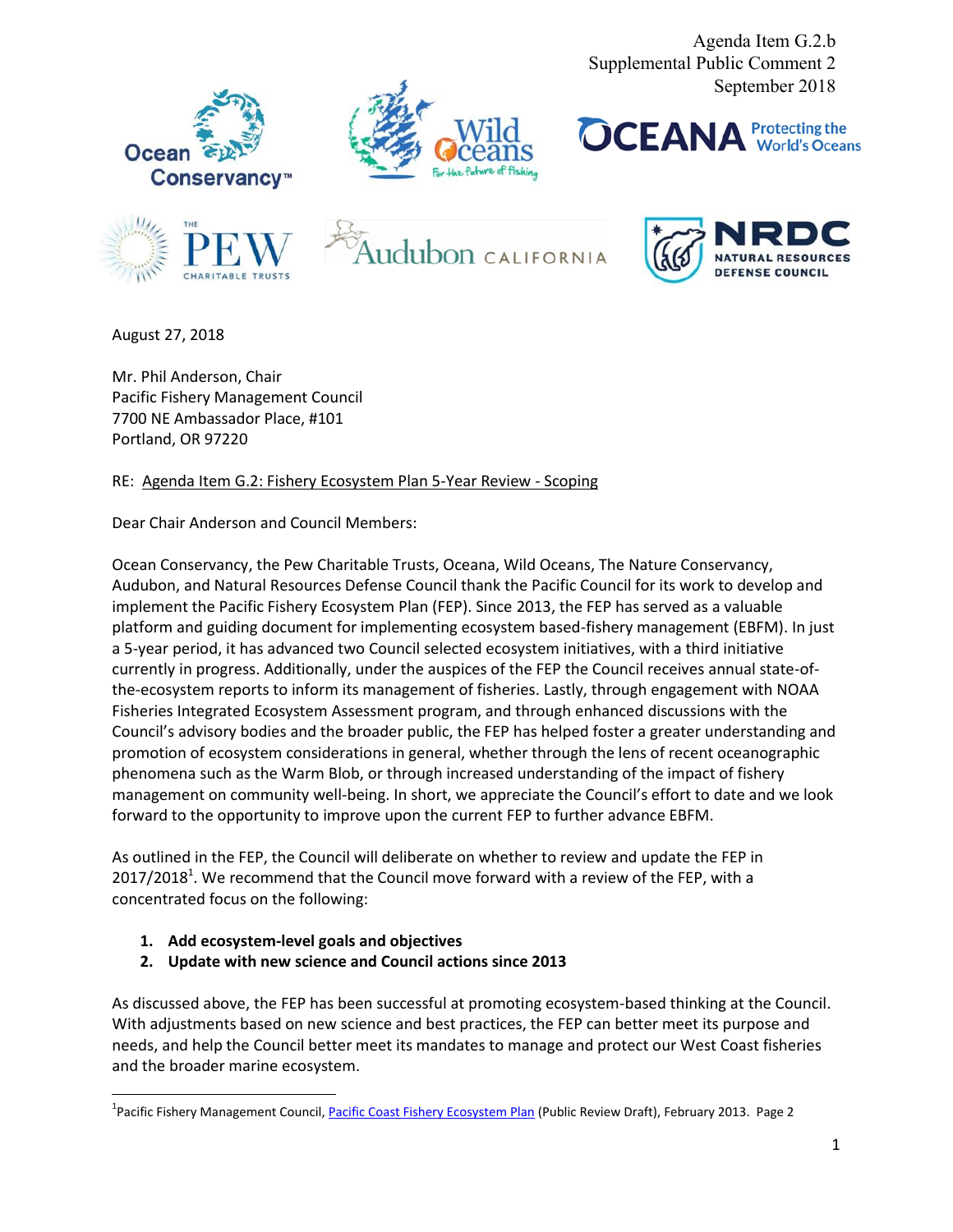### *Recommendations*

## **1. Add ecosystem-level goals and objectives**

The FEP contains an objectives section;<sup>2</sup> however this section only speaks to FEP *process* objectives in terms of improving the flow of information through the Council process and providing an administrative structure for the incorporation and coordination of ecosystem science. While the FEP process objectives are excellent, and have served an important purpose, they are functionally different than ecosystem objectives that describe the Council's long-term wishes for our fisheries and the ecosystem, inclusive of ecological, economic, and social outcomes. The FEP would be greatly improved by explicitly identifying Council goals and objectives for the ecosystem in terms of the on-the-water outcomes it wishes to achieve. Similar to the goals and objectives stated as part of each FMP, ecosystem goals and objectives can describe what the Council wants as an ideal scenario across fisheries. Strategic and operational objectives are needed to help realize this.

The articulation of goals and objectives for ecosystem health is a foundational step in implementing an ecosystem-based approach to fishery management, and is well-established in the scientific and management literature. The 1999 Report to Congress on EBFM by the Ecosystem Principles Advisory Board,<sup>3</sup> mandated by the 1996 Magnuson-Stevens Fishery Conservation and Management Act (MSA) reauthorization, concluded that FEPs should contain "indices of ecosystem health as targets for management," and that "Inherent in this management strategy would be specific goals for the ecosystem…" As outlined by the NOAA IEA process, also referred to as the IEA "loop," developing goals and objectives is the first step for successful Ecosystem-Based Management.<sup>4,5</sup> Translating this from the theoretical to the applied, The Lenfest Ecosystem Task Force found that a similar loop is a good way to structure and develop FEPs.<sup>6</sup> Starting with goals and objectives, specifically with stakeholder input, increases the chances of management that is successful and responsive. Scientific literature has also called for the use of FEPs to help specify and account for ecological, social and economic factors as required by the MSA, highlighting the need for a clear articulation of ecosystem goals and objectives.<sup>7</sup>

Several policy documents echo the above. The NOAA EBFM Road Map calls for Councils to use the IEA process to implement EBFM, "This Road Map recognizes the need for a framework to integrate and synthesize a wide range of information….NOAA Fisheries will adopt the IEA approach to execute the Guiding Principles for achieving EBFM…"<sup>8</sup> Moreover, the Road Map states under Guiding Principle 1b, "FEPs are policy planning documents that the Councils or NOAA Fisheries may use to describe ecosystem objectives and priorities for fishery science and management…By exploring fishery management options that simultaneously address multiple objectives, they may help Councils, NOAA Fisheries, and other

 $\overline{\phantom{a}}$ 

<sup>&</sup>lt;sup>2</sup> Pacific Fishery Management Council, <u>Pacific Coast Fishery Ecosystem Plan</u> (Public Review Draft), February 2013. Page 4.

 $^3$  Ecosystem Principles Advisory Panel, "Ecosystem-Based Fishery Management" 1998.

<sup>&</sup>lt;sup>4</sup> Levin, Fogarty, Murawski, and Fluharty. PLoS Biology, 2009.

<sup>&</sup>lt;sup>5</sup> https://www.integratedecosystemassessment.noaa.gov/index.html

<sup>&</sup>lt;sup>6</sup> Building Effective Fishery Management Plans, A Report from the Lenfest Fishery Ecosystem Task Force. November 2016; Levin, P. S., Essington, T. E., Marshall, K. N., Koehn, L. E., Anderson, L. G., Bundy, A., et al. (2018). Building effective fishery ecosystem plans. Mar. Policy 92, 48–57. doi:10.1016/J.MARPOL.2018.01.019

<sup>7</sup> Marshall, K. N., Levin, P. S., Essington, T. E., Koehn, L. E., Anderson, L. G., Bundy, A., et al. (2017). Ecosystem-Based Fisheries Management for Social-Ecological Systems: Renewing the Focus in the United States with Next Generation Fishery Ecosystem Plans. *Conserv. Lett.* doi:10.1111/conl.12367.

<sup>8</sup> National Marine Fisheries Service Policy Directive, *Ecosystem-based Fishery Management Road Map*, Public Comment draft (August 17, 2016). Page 8.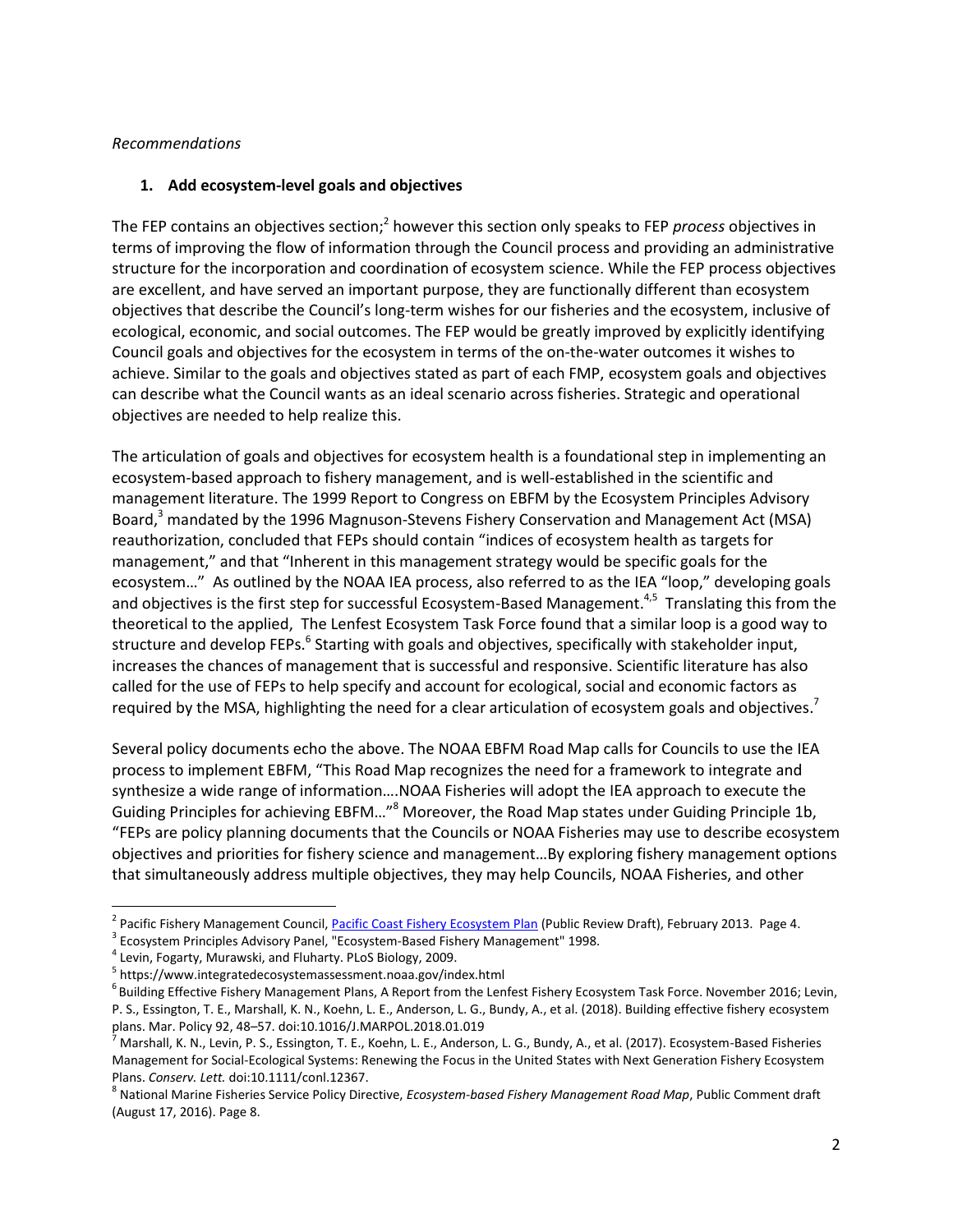agencies better address the cumulative effects of our actions on the environment."<sup>9</sup> The draft EBFM Roadmap Regional Implementation Plan (Council agenda item G.1) also supports the use of FEPs to implement EBFM policy goals around describing and integrating ecosystem goals and objectives.<sup>10</sup> Directly related to the PFMC, a NMFS technical memo from 2015 noted that the PFMC lacked robust objectives in their FEP. $^{11}$ 

The North Pacific Fishery Management Council is currently developing an FEP for the Bering Sea. As part of this process, they held a workshop to explore options and elicit stakeholder input. Goals and objectives were articulated as an important component and included in their draft.<sup>12</sup> The workshop report states, "Participants recognized the importance of establishing a shared understanding of the outcomes the Council is trying to achieve—and avoid—under changing environmental conditions. Goals, objectives, and metrics for success provide the guidance needed to consider tradeoffs and evaluate potential management options." 13

Development of ecosystem-level goals and objectives could be completed by building upon existing Council documents that represent Council, and vis a vis stakeholder, policy and intent over time. The four Fishery Management Plans contain common goals and objectives, as collated in Chapter 3 of the FEP.<sup>14</sup> We recommend this as a starting place to clarify cross-FMP goals and objectives and draw potential ecosystem-level goals and objectives from.

In addition to goals and objectives, indicators that measure progress are critical for understanding if and how they are being met. The Council's second FEP initiative explored this concept in depth,<sup>15</sup> and the IEA's Annual Ecosystem Report continues to compile key indicators for the California Current. For managers of marine ecosystems, it is critical to identify, understand, and predict ocean tipping points because the new ecosystem state may function quite differently from the previous one, respond differently to management interventions, and provide different levels and types of benefits than people are used to or need. As our scientific capacity around identifying tipping points grows, having goals and objectives with corresponding indicators of tipping points is an elegant way to incorporate this information into management.

We have provided in appendix 1 a list of potential ecosystem-level goals and objectives and corresponding proposed indicators. These pull directly from existing FMP goals and objectives, and we recommend these as starting points for development of a full list. The EWG likewise recommended using the existing goals and objectives as a starting point to develop indicators in their September 2015 report to the Council.<sup>16</sup> Goals and objectives could also be drawn from national-level law and policy. For example, the MSA, National Standards, Essential Fish Habitat Final Rule, National Bycatch Strategy, and Marine Mammal Protection Act all provide language that can be used.

<sup>15</sup>Coordinated Ecosystem Indicator Review Initiative < https://www.pcouncil.org/ecosystem-based-management/fisheryecosystem-plan-initiatives/coordinated-ecosystem-indicator-review-initiative/>

 9 *Ibid.* page 11.

 $10$  June 2018 Public Review Draft – NOAA Fisheries EBFM Western Road Map Implementation Plan

<sup>&</sup>lt;sup>11</sup> E.B. Wilkinson, K. Abrams, Benchmarking the 1999 EPAP recommendations with existing fishery ecosystem plans, NOAA Tech. Memo. NMFS-OSF-5, 2015.

<sup>12</sup> NPFMC Bering Sea FMP < https://www.npfmc.org/bsfep/>

<sup>&</sup>lt;sup>13</sup> NPFMC Bering Sea FEP Draft for NPFMC Ecosystem Committee. Available at: https://www.npfmc.org/wpcontent/PDFdocuments/membership/EcosystemCommittee/Meetings2018/BS\_FEP\_7\_11\_18.pdf

<sup>14</sup> Pacific Fishery Management Council, *Pacific Coast Fishery Ecosystem Plan* (Public Review Draft), February 2013. Page 4.

<sup>16</sup> Pacific Fishery Management Council, *September 2015, EWG Report, Agenda Item D.1.a*.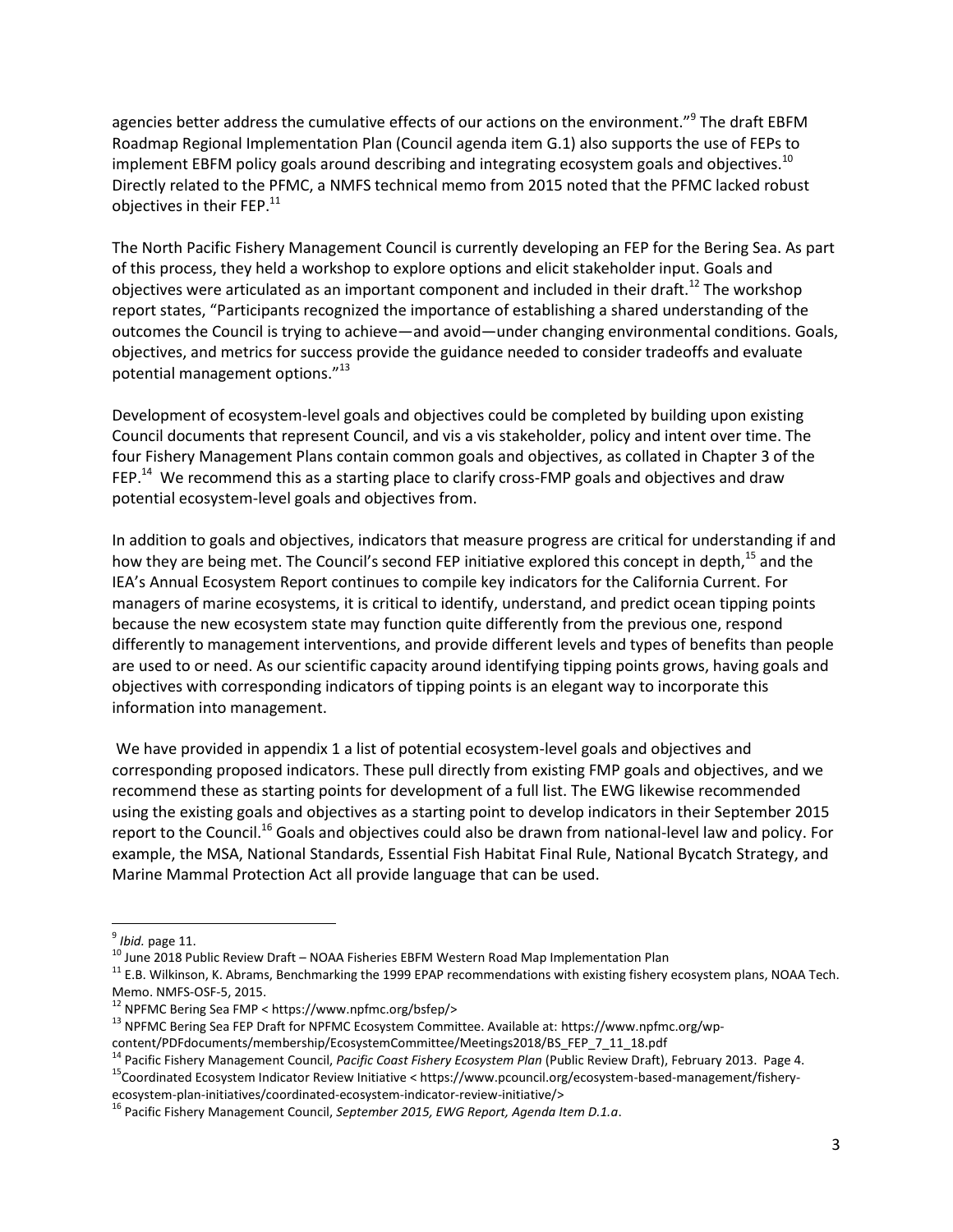### **2. Update the FEP with new science and Council actions since 2013**

Since adoption of the FEP in 2013, the Council has taken new and different action on a variety of issues. Additionally, new science and data has emerged and issues have changed in relevancy. To keep the FEP significant as a guiding and educational document, updating existing contents is necessary. Areas that could benefit include:

*Update data and science*. For example, charts and tables in the fishing communities sections that report income by state, landings data, and/or ESA-listed species should be updated with new data or any other relevant new information. Also sections that outline existing science, such as sections on the *CCE Abiotic Environment and Habitat*, *Addressing the Effects and Uncertainties of Human Activities and Environmental Shifts on the Marine Environment*, and/or *Changes in Fishing Community Involvement in Fisheries and Dependence Upon Fisheries Resources* should be updated to reflect new research and knowledge.

*New policies*. For example, update information about EFH, include the outcomes of completed FEP initiatives, and/or check with states and tribes that their respective sections are still accurate.

*Emerging issues*. Add information on issues like whale entanglement, the warm blob, and/or emergency declarations.

*Formatting.* Update photos and formatting to encourage readership and accessibility.

#### *Conclusion*

We greatly appreciate the on-going efforts of the Council to implement EBFM and execute a thoughtful and effective FEP. While there are many actions that could improve the FEP, we hope that above represents a useful proposition of what is most beneficial and usable at this juncture, and look forward to future updates to continue to refine and improve the FEP.

Sincerely,

Countings

Corey Ridings **Anna Weinstein Anna Weinstein** Ocean Conservancy **Audubon California Audubon California** 

Theresa Labriola **Seth Atkinson** Seth Atkinson

Ben Enticknap Steve Marx

Wild Oceans Natural Resources Defense Council

Oceana The Pew Charitable Trusts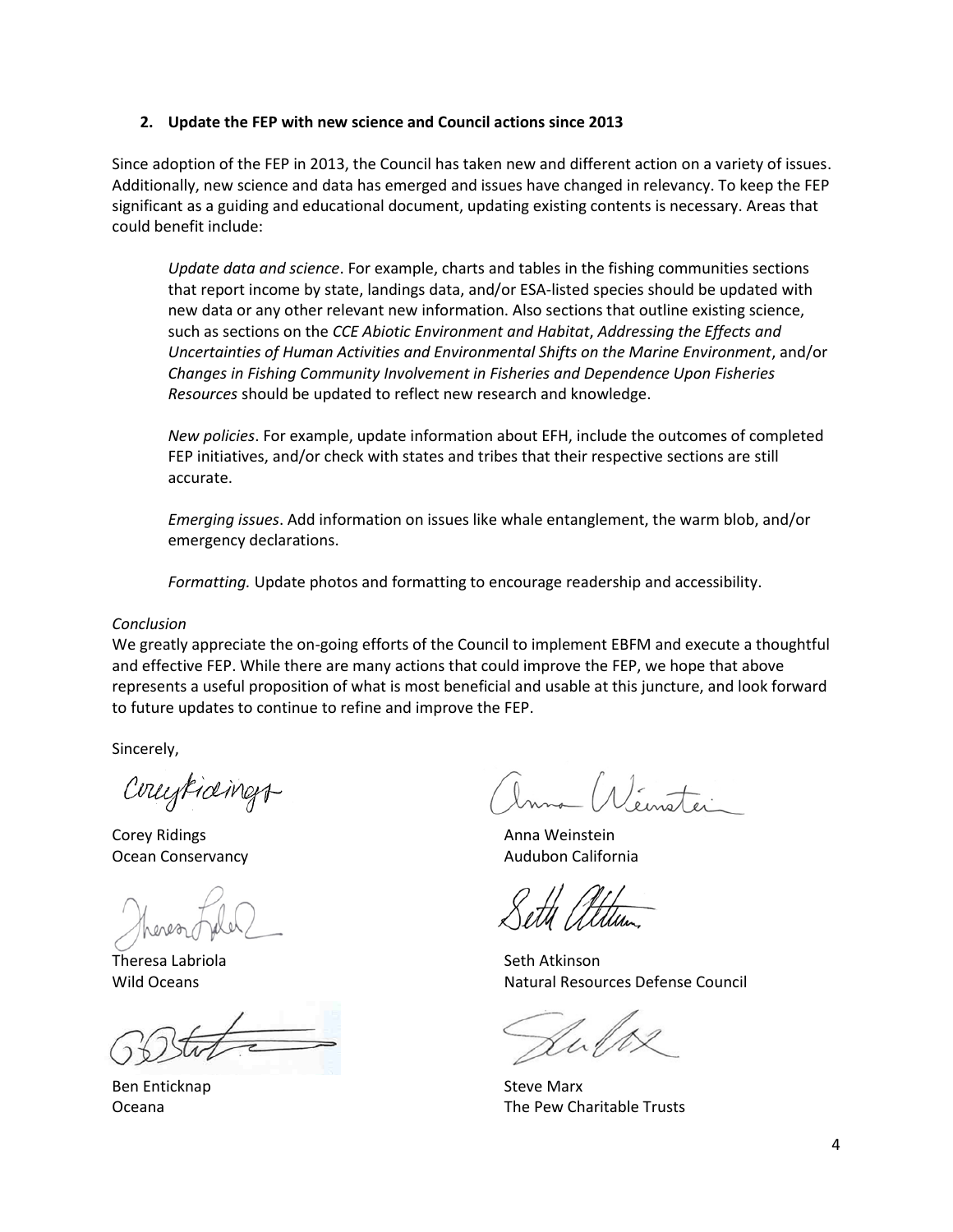# **Appendix - Example Ecosystem-level Goals, Objectives, and Indicators**

| <b>Example Ecosystem Goal</b>                                                                                                 | <b>Example Ecosystem Objective</b>                                                   | <b>Example Indicator or Reference Point</b>                                           |
|-------------------------------------------------------------------------------------------------------------------------------|--------------------------------------------------------------------------------------|---------------------------------------------------------------------------------------|
| 1) Prevent overfishing and<br>ecosystem overfishing                                                                           | a. Maintain target biomass levels for managed<br>species                             | B/Btarget                                                                             |
|                                                                                                                               | b. Maintain guild biomass above target level(s)                                      | Mean trophic level of catch, Bguild/Btarget                                           |
|                                                                                                                               | c. Ensure fishing mortality across FMPs is<br>commensurate with total productivity   | Total Removals < OY cap                                                               |
|                                                                                                                               |                                                                                      |                                                                                       |
| 2) Preserve the structure and<br>function of the marine food web                                                              | a. Provide adequate forage for dependent species                                     | $F < .5$ (Fmsy), B > .75(Bo)                                                          |
|                                                                                                                               | b. Maintain key predator/prey relationships                                          | Biomass trends of top predators, mean trophic level of<br>catch                       |
|                                                                                                                               | c. Maintain forage assemblage/guild biomass<br>above target level                    | Bguild/Btarget, Bguild/Bthreshold, mean trophic level<br>of catch                     |
|                                                                                                                               | d. Avoid localized depletion of important forage                                     | Spatial concentration of fishing removals, regional                                   |
|                                                                                                                               | species                                                                              | catch limits/thresholds                                                               |
|                                                                                                                               |                                                                                      |                                                                                       |
| 4) Minimize and/or avoid<br>impacts to non-target species,<br>including<br>seabirds, marine mammals, and<br>protected species | a. Avoid localized depletion of forage species                                       | Extent to which spatial distribution of fishing effort                                |
|                                                                                                                               | important to seabirds and marine mammals                                             | and removals overlap with known foraging areas                                        |
|                                                                                                                               | b. Minimize/avoid the catch and mortality of<br>seabirds and marine mammals          | # of seabird and marine mammal interactions                                           |
|                                                                                                                               | c. Minimize/avoid the catch and mortality of non-<br>target species                  | Bycatch rates from observer program, not-target<br>species mortality / directed catch |
|                                                                                                                               | d. Minimize risk of crossing ecosystem tipping points<br>caused by fishing activity. | Ecosystem indicator above/below reference point                                       |
|                                                                                                                               |                                                                                      |                                                                                       |
| 5) Protect and restore species<br>diversity, richness and age                                                                 | a. Avoid age and size truncation of managed<br>species                               | # of stocks with known age truncation                                                 |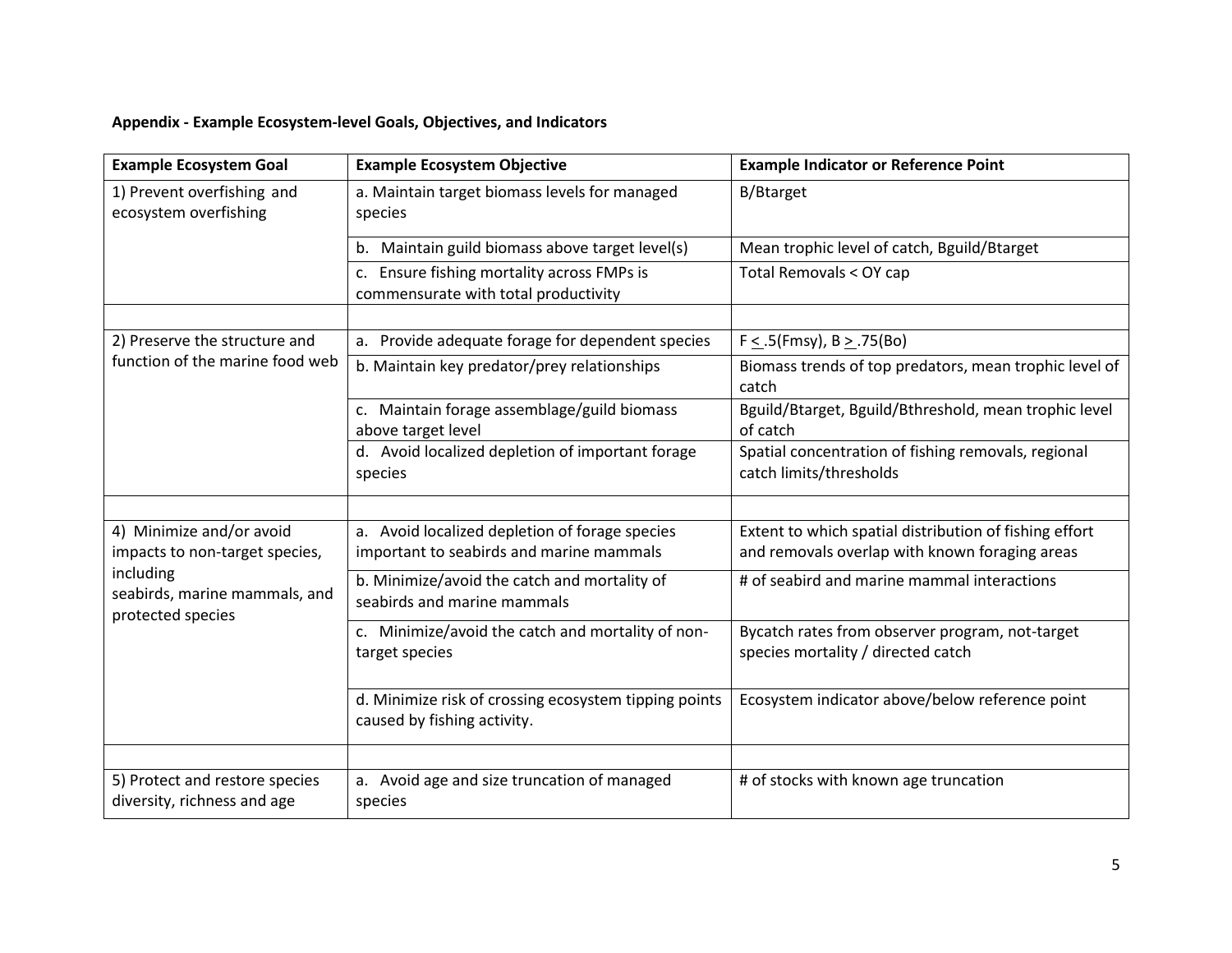| structure                                                        | b. Reduce fishing mortality at northern and<br>southern extent of species range where appropriate                                                                                                                                                                                            | Latitudinal distribution of effort                                                                                                                    |
|------------------------------------------------------------------|----------------------------------------------------------------------------------------------------------------------------------------------------------------------------------------------------------------------------------------------------------------------------------------------|-------------------------------------------------------------------------------------------------------------------------------------------------------|
| 6) Protect and restore marine<br>habitat diversity and integrity | a. Identify and minimize adverse impacts on EFH                                                                                                                                                                                                                                              | % of coral habitat protected, % of benthic EFH<br>protected, % of each representative habitat category<br>protected                                   |
|                                                                  | b. Minimize impacts to ecologically sensitive habitat                                                                                                                                                                                                                                        | Amount of coral habitat exposed to demersal fishing<br>gear, coral bycatch data                                                                       |
| 7) Promote sustained<br>participation of fishing<br>communities  | a. Provide for the achievement of optimum yield in<br>terms of the greatest overall benefit to the nation<br>with particular reference to food production, and<br>sustainable opportunities for recreational,<br>subsistence, and commercial fishing participants<br>and fishing communities | Tax revenue derived from fishing related activities,<br>total ex-vessel revenue, economic contribution with<br>multipliers, CCEIEA Personal Use Index |
|                                                                  | b. Promote efficiency and profitability in the<br>fishery, including stability of catch.                                                                                                                                                                                                     | Total removals, removals per FMP, Optimum<br>Economic Yield/Total Removals, ex-vessel revenue,<br>net revenue                                         |
|                                                                  | c. Promote management measures that, while<br>meeting conservation objectives, are also designed<br>to avoid significant disruption of existing social and<br>economic structures                                                                                                            | CCEIEA Coastal Community Vulnerability Index, # of<br>latent permits, # of permits not renewed                                                        |
|                                                                  | d. Promote fair and equitable allocation of<br>resources in a manner such that no particular<br>sector, group or entity acquires an excessive share<br>of the privileges                                                                                                                     | CCEIEA Fleet Diversity Index, Processor and/or co-op<br>share of market, market power index                                                           |
|                                                                  | e. Avoid consolidation of fishing and processing<br>capacity                                                                                                                                                                                                                                 | Processor and/or co-op share of market, market<br>power index                                                                                         |
|                                                                  | f. Promote increased safety at sea                                                                                                                                                                                                                                                           | % of management measures provided to USCG for<br>review in early stages of scoping process                                                            |
|                                                                  |                                                                                                                                                                                                                                                                                              |                                                                                                                                                       |